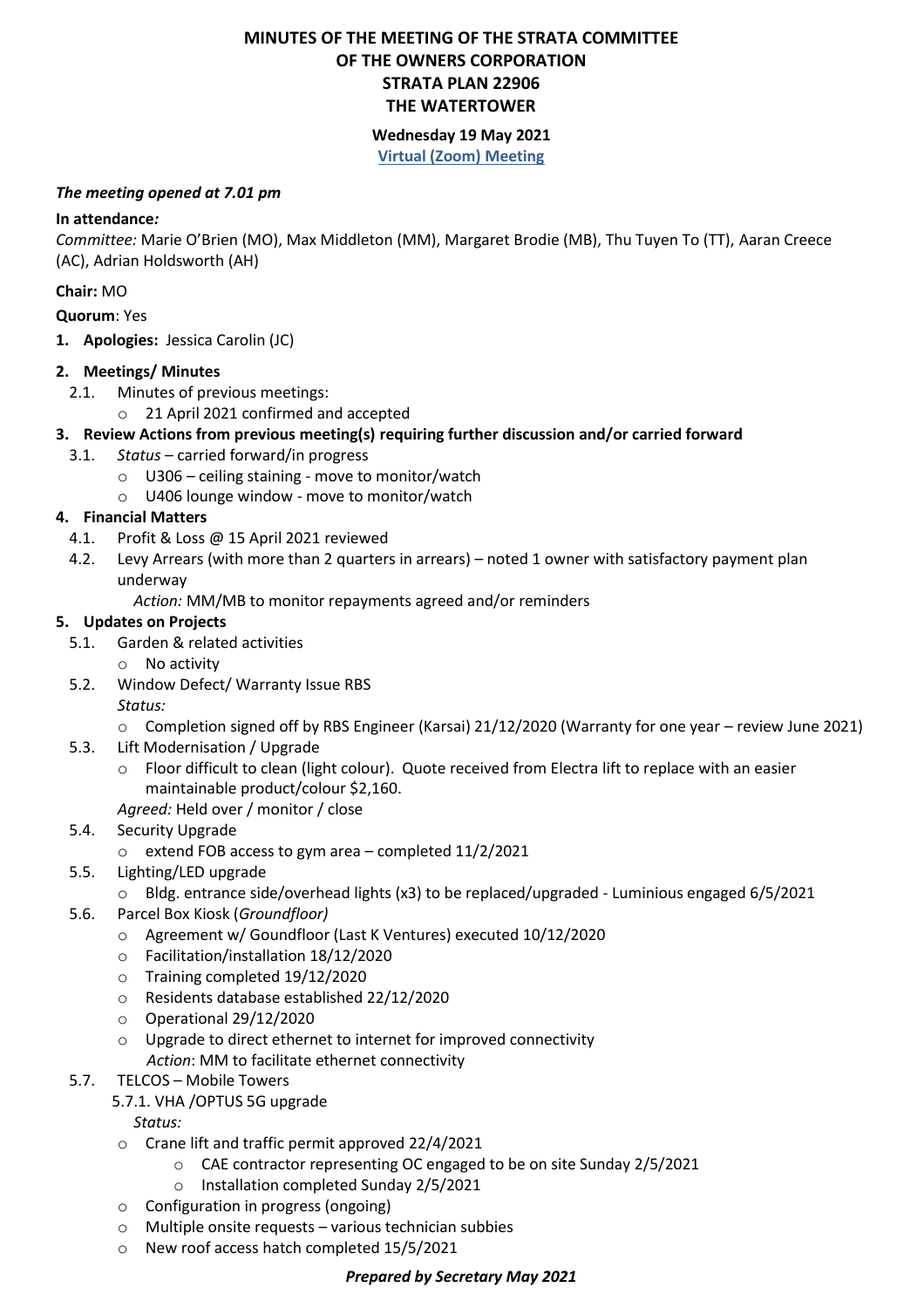#### 5.7.2.TELSTRA MOBILE tower/ antennae proposal

- o *Kordia Solutions:* Proposed lease and installation of tower (HOT, montage, site drawings submitted) *Agree*d: MM/MB to commence fleshing out requirements and negotiations for lease terms and other considerations.
- 5.7.3.*Lease Advisors* (division of US based *American Towers*)
- o Offer to buy out Vodafone lease for approx. \$0.5m for term of 25yrs, structured as concurrent lease. Rental income reverts to OC at end of term.

*Agree*d: Not to pursue this on the grounds of:

- o A lump sum income is not presently required by OC
- o Possible tax implications
- o Lump sum offered is heavily discounted against the accumulative value of current lease income
- o Potential loss of OC management control
- *Action:* MM to advise Lease Advisors
- 5.8. COVID-19 Sauna / Bathroom
	- o Discussed possible opening of these facilities. *Agreed*: further information to be sought *Action*: TT / MM to seek information before making decision
- 5.9. Station Upgrade (Transport for NSW)
	- *Status*
	- o Site preparation and construction commenced early December 2020
	- o MM facilitated initial TfNSW's dilapidation assessment of Watertower apartments (northside) completed by TfNSW 15-16/12/2020
	- o Dept. of Planning NSW approved TfNSW's Option 1 on 17/12/2020
	- o Novorail (alliance partner to TfNSW) managing stakeholder engagement during construction phase
		- o MM negotiated for lux levels to be reduced on temporary lighting
		- o MM facilitated reflective survey sticker on bldg. 30/3/2021
		- o Tree felling for work site minimised by intervention/negotiation.
- 5.10. Atrium remediation works

*Status*

- o *BCRC* engineers engaged and agreed 19/3/2021
- o BCRC issued RFT to nominated contractors 15/5/2021 for response by 4/6/2021
- 5.11. Waterproofing/repaint external facades (S, E, W, N)
	- o Quote received from CAE and included as a 2022 budget item
		- *Agreed:* Accepted upon further review prior to work commencing (end of 2021/early 2022)

# **6. Building Management & Maintenance**

- 6.1. External Window Cleaning
	- o Completed 14-16 December 2020. Closed
- 6.2. U401 balcony to U302
	- o Inspection completed / Remediation required *Status:* SRRB engaged
- 6.3. Water leaking into U305 kitchen ceiling *Status*: Plumbers investigated/tested 22/4/21 with no evidence from above apartments – now on watch for further occurrence.
- 6.4. Sewer sump in basement remediation/repair *Status:* 
	- o DR King quote approved 22/2/2021 / Works completed 16/3/2021
- 6.5. Lobby-Atrium double doors jamming

*Status:* Double door replacement completed 18/4/2021

6.6. Graffiti/tagging external walls – many instances *Status*: ongoing cleaning and repainting

# **7. Strata Administration & Compliance**

- 7.1. Fire Safety Measures and Upgrades *Status*: Fire sprinkler pump system reviewed and in process of being upgraded with replacement components approved
- 7.2. Lighting upgrade and other measures outcome Noted that continual incremental savings (@May 2021: 40% less consumption since last year)
- 7.3. Rats in common areas several sightings and complaints *Status:* pest service completed twice: 15/2/2021 and 26/4/2021

#### *Prepared by Secretary May 2021*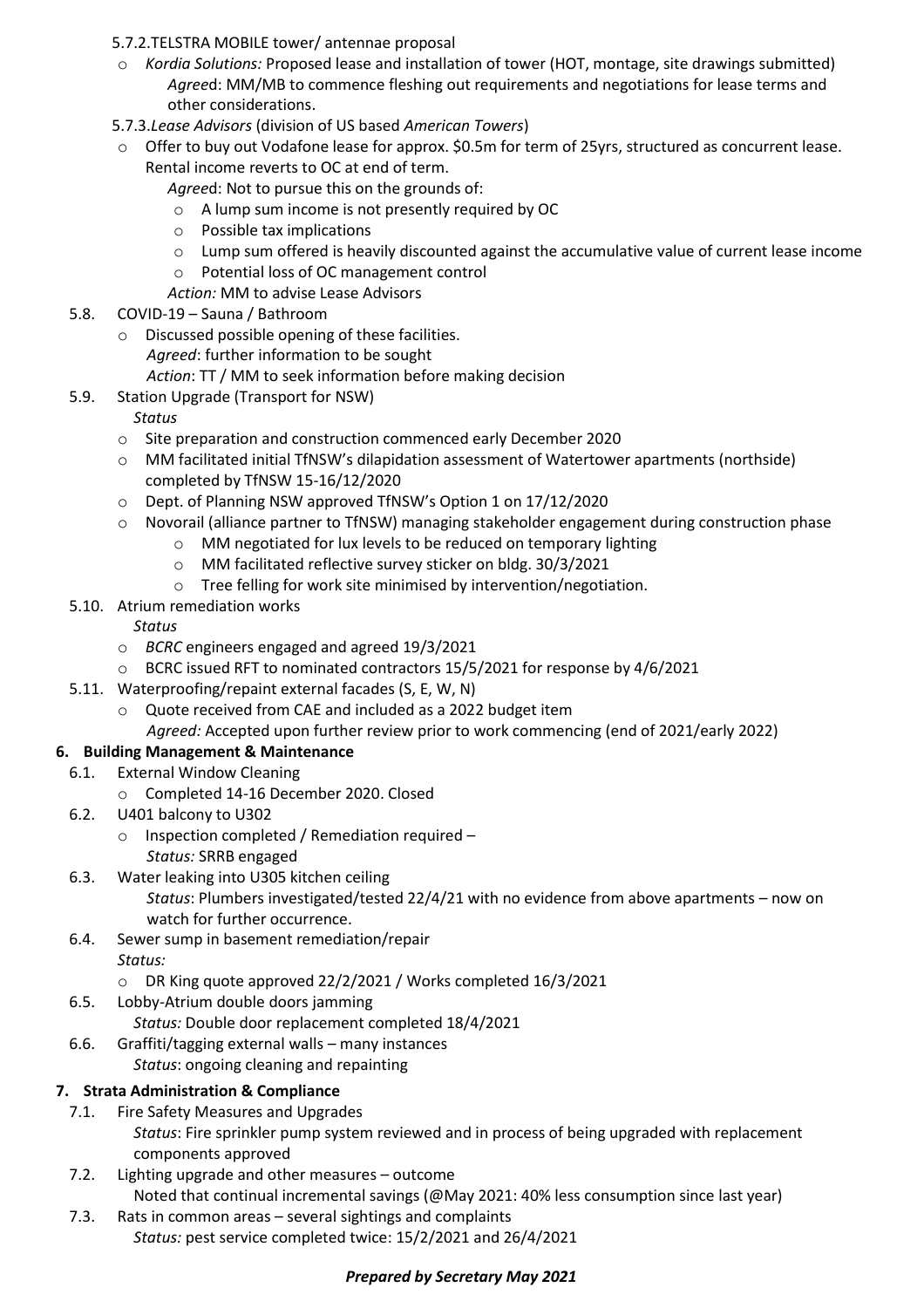#### **8. Other incidents/activities/complaints, etc.**

- 8.1. 9/5/2021: Noise complaint from one U308 against U404 *Agreed*: Mediation to be arranged with 2 committee members (TBA)
- 8.2. Gym bookings: complaints about incidences of non-compliance with rules relating to booking consecutive days/same time slots, more than 1 hour at a time and failures to cancel).

*Noted:* Additional compliance alert notes have been loaded to the booking schedule

*Agreed:* Monitor for next couple of months and download data to identify wrongdoers

## **9. Inward correspondence received (not previously covered or in pipeline) requiring review/decisions/noting**

- 9.1. 26/1/2021: Unit 5 request installation of trellis along grilled/perspex walkway *Status: Agreed*
- 9.2. 24/2/2021: U404 skylight needs attention *Status:* CAE engaged to attend. MM to chase up
- 9.3. *2/5/2021:* Contractor advised airconditioners for U601 and U602 in need of attention *Action:* MM to advise owners and follow up

and disruption.

# **10. Other matters (if raised/received/noted at meeting)**

- 10.1. Status of renovations Unit 4
	- o Works: completed
	- o Bathroom membrane contribution agreed (MM/MB)
	- o Bylaw drafted for AGM: upheld at AGM *Action*:
		- o MM to arrange execution of consent
		- o MM to arrange registration of bylaw
- 10.2. Status of renovations Unit 112
	- o Parting wall water damage resolved
	- o Works: near completion

# **11. Other / New Business**

- 11.1.1. Farewell Fenn 5/3/2021: Committee had a farewell gathering for Fenn Gordon who resigned from the Committee after 6 years and now left the building. The Committee thanked and acknowledged her contribution to the Owners Corporation, the building and the community.
- 11.1.2. Contracts: MB called for endorsement of the ongoing contracts for Building Manager (Max) and Cleaner (Tom) with the incremental adjustment agreed in the 2021 budget and approved at the AGM. *Noted:* Committee upheld endorsement
- 11.1.3. Gym air-conditioning

MM advised that when the gym was set up air-conditioning was considered but held off for a future time. As the air fans are nearing end of life, it would be prudent to install aircon now.

- *Agreed:* To install an air-conditioner in gym
- *Action:* MM to facilitate
- 11.1.4. Website: MM advised that information on the website had recently been updated.

#### **12. Next meetings:**

o TBA

*The meeting closed at 8.01pm*